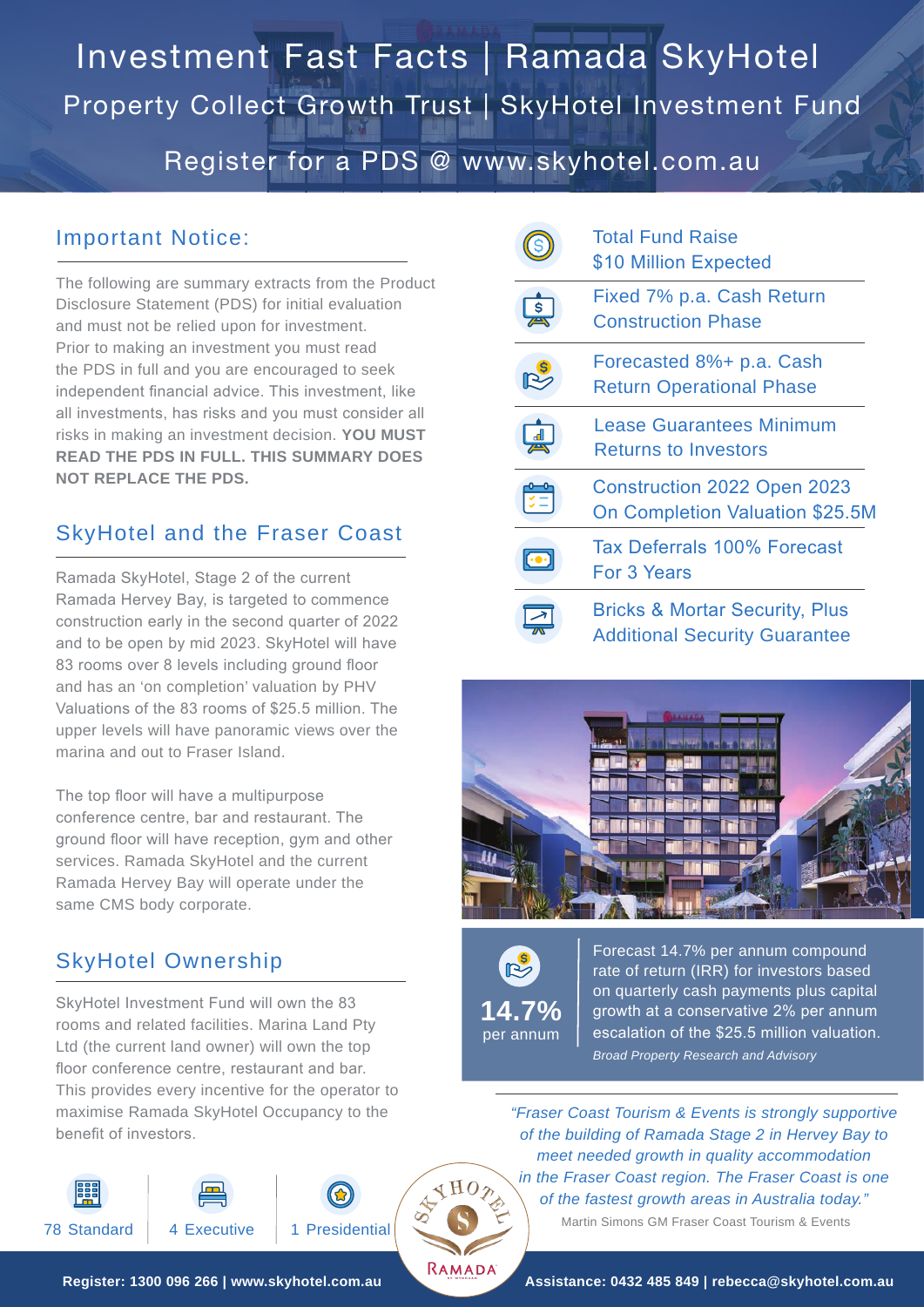# Investment Fast Facts



## Issue of SIU's

Investors will acquire SkyHotel Investment Units (SIU's) in the Property Collect Growth Trust (Property Collect), which will hold 100% of the units in the SkyHotel Investment Fund (Fund). SIU's in Property Collect will be exclusively for the investment in the wholly owned sub-trust SkyHotel Investment Fund, which will construct and own the SkyHotel. SIU's are for no other purpose.

PDS Issued Offer Opened December 2021

Investment 6 Year Term 1 Year Construction + 5 Years Operational

## **Distributions**

**Construction Phase: 7% per annum**  Distributions will be paid over the expected construction period of 12 months, paid quarterly from Drawdown. There is an allowance for the 7% for a maximum 16 months in the event of construction delays.

**Operational Phase: Forecast over 8% per annum from Fixed Rent plus Additional Rent**  Distributions will be paid quarterly from the commencement of the Lease between SkyHotel Resort Management (Lessee) and SkyHotel Investment Fund (Lessor).



Please read the Product Disclosure Statement (PDS) in full for all details on the Construction Phase and Operational Phase Distributions including Distribution sensitivity analyses.

## Key Offer Structure

#### **Property Collect Growth Trust Objective**

A syndicate of investors, through its sub-trust SkyHotel Investment Fund, will purchase the land on which Ramada SkyHotel is to be built, and subsequently aim to provide investors with a reliable and regular income through the income of rent as well as tax deferral benefits and prospective capital growth.

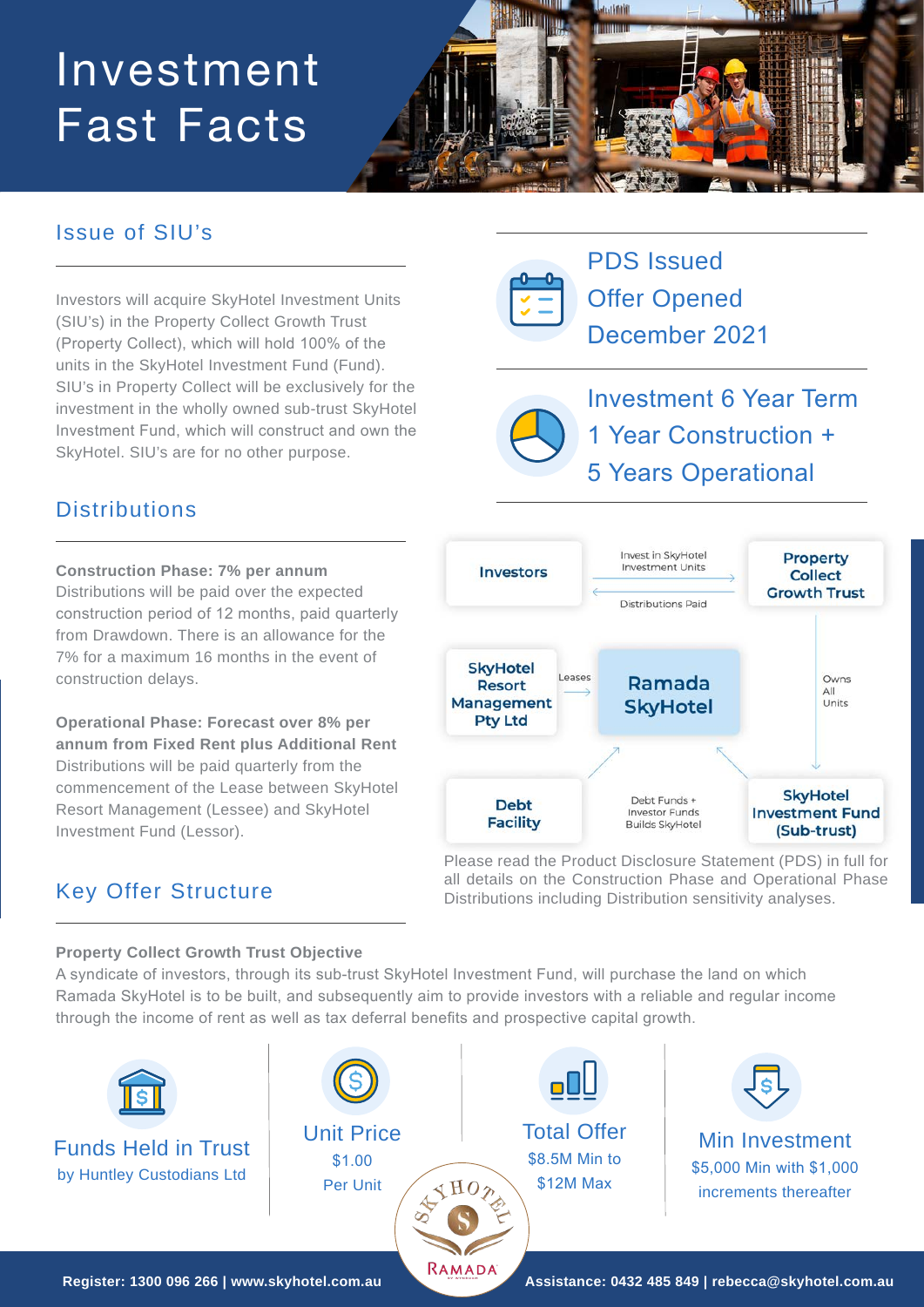## Investment Fast Facts



## Total Development Cost & Subscription Level

The Total Development Cost (TDC) to construct SkyHotel is an optimistic \$21 million to a pessimistic \$24 million, with an expected \$22.5 million. This Total Development Cost will be met by a combination of the subscription funds (\$8.5 to \$12 million) along with a bank loan of approximately \$12 million. It is a precondition that the Project is fully funded.



Total Development Cost \$21M to \$24M - Expected \$22.5M

Total Funding Package \$8.5M - \$12M Subscription plus \$12M Bank Loan to meet Total Development Cost

## SkyHotel Operator - Lease Guarantee

SkyHotel will be operated under a lease by SkyHotel Resort Management Pty Ltd, which is wholly owned and performance guaranteed by Angel Hotel Management Pty Ltd, the current operator of Ramada Stage 1. Angel Hotel Management has a proven track record and established key relationships with many key parties for hotel operations. This success is evident by over an 80% occupancy even before covid. Current occupancy often approaches 100%. Angel Hotel Management operates Ramada independently under a Ramada franchise and will license SkyHotel Resort Management to operate SkyHotel under the Ramada branding. Investors are advised that the revenue of the current Ramada Hervey Bay will be kept separate to that of Ramada SkyHotel and as such will have no impact on Distributions to investors.



*"The decision for Ramada SkyHotel as the second stage to be solely hotel rooms is evidence based. From our research we believe that Ramada SkyHotel with its top floor restaurant and bar will not only be a real winner for Ramada Hervey Bay but also Hervey Bay and the Fraser Coast. The expansive hotel room design plus unique conference, wedding and event facilities will be a real catalyst for the property, the likes of which are not in Hervey Bay.''*

> Tony Barradale Principal, H-One Hotel Consultants

#### **Target Market Determination (TMD) – Important Notice**

The Target Market Determination ('TMD') is required under section 994B of the Corporations Act 2001(Cth) ('the Act'). All investors should read the TMD which aims to allow you to assess the suitability of the investment for your own particular circumstances. The TMD is available for registered parties on the Ramada SkyHotel website www.skyhotel.com.au as well as on the Responsible Entity's website, Huntley Management Limited www.huntleygroup.com.au. Prior to making an investment you must read the PDS in full and you are encouraged to seek independent financial advice.